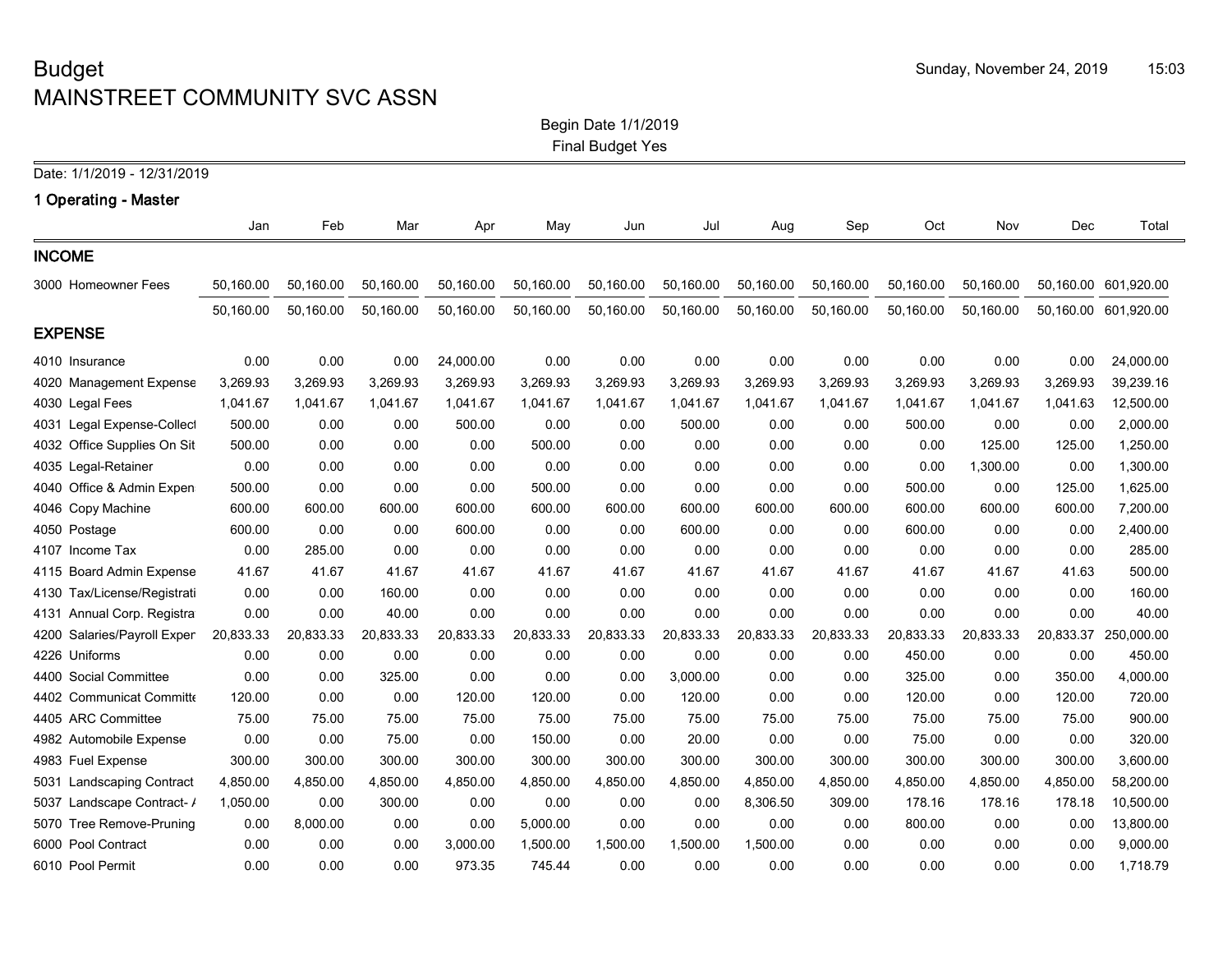Begin Date 1/1/2019 Final Budget Yes

### **1 Operating - Master**

|                                 | Jan       | Feb       | Mar       | Apr       | May       | Jun       | Jul       | Aug          | Sep       | Oct       | Nov       | Dec      | Total                |
|---------------------------------|-----------|-----------|-----------|-----------|-----------|-----------|-----------|--------------|-----------|-----------|-----------|----------|----------------------|
| <b>EXPENSE</b>                  |           |           |           |           |           |           |           |              |           |           |           |          |                      |
| 6015 Pool Repairs-Maint         | 0.00      | 0.00      | 0.00      | 500.00    | 500.00    | 0.00      | 0.00      | 0.00         | 0.00      | 0.00      | 0.00      | 0.00     | 1,000.00             |
| 6025 Pool Attendant             | 0.00      | 0.00      | 0.00      | 0.00      | 0.00      | 5,000.00  | 1,800.00  | 4,000.00     | 0.00      | 0.00      | 0.00      | 0.00     | 10,800.00            |
| 6035 Pool Deck Repair           | 0.00      | 0.00      | 3,000.00  | 0.00      | 0.00      | 0.00      | 0.00      | 0.00         | 0.00      | 0.00      | 0.00      | 0.00     | 3,000.00             |
| 6041 Pool Resurfacing           | 0.00      | 0.00      | 5,000.00  | 0.00      | 0.00      | 0.00      | 0.00      | 0.00         | 0.00      | 0.00      | 0.00      | 0.00     | 5,000.00             |
| 6202 Fitness Equip Maint.       | 0.00      | 0.00      | 0.00      | 169.95    | 0.00      | 0.00      | 0.00      | 0.00         | 0.00      | 0.00      | 169.95    | 0.00     | 339.90               |
| 6411 Recreation-Playground      | 0.00      | 0.00      | 5,000.00  | 0.00      | 0.00      | 0.00      | 0.00      | 0.00         | 0.00      | 0.00      | 0.00      | 0.00     | 5,000.00             |
| 6517 Clubhouse HVAC             | 0.00      | 0.00      | 0.00      | 0.00      | 0.00      | 0.00      | 128.75    | 0.00         | 590.19    | 0.00      | 0.00      | 0.00     | 718.94               |
| 6520 Clubhouse Water            | 33.15     | 0.00      | 53.98     | 76.88     | 85.31     | 65.93     | 0.00      | 343.11       | 0.00      | 153.19    | 0.00      | 0.00     | 811.55               |
| 6525 Clubhouse Cable TV         | 94.74     | 97.83     | 97.83     | 97.83     | 97.83     | 97.83     | 97.83     | 97.83        | 97.83     | 97.83     | 97.83     | 0.00     | 1,073.04             |
| 6560 Clubhouse Misc Suppl       | 666.67    | 666.67    | 666.67    | 666.67    | 666.67    | 666.67    | 666.67    | 666.67       | 666.67    | 666.67    | 666.67    | 666.63   | 8,000.00             |
| 6715 Pavillion Repair/Mainte    | 0.00      | 0.00      | 3,000.00  | 0.00      | 0.00      | 0.00      | 0.00      | 0.00         | 0.00      | 0.00      | 0.00      | 0.00     | 3,000.00             |
| 7070 Building Repair & Mair     | 1,250.00  | 1,250.00  | 1,250.00  | 1,250.00  | 1,250.00  | 1,250.00  | 1,250.00  | 1,250.00     | 1,250.00  | 1,250.00  | 1,250.00  | 1,250.00 | 15,000.00            |
| 7072 Misc Rep & Maint           | 0.00      | 0.00      | 2,500.00  | 0.00      | 0.00      | 0.00      | 0.00      | 0.00         | 2,500.00  | 0.00      | 0.00      | 0.00     | 5,000.00             |
| 7215 Paving                     | 0.00      | 0.00      | 6,000.00  | 0.00      | 0.00      | 0.00      | 0.00      | 0.00         | 0.00      | 5,000.00  | 0.00      | 0.00     | 11,000.00            |
| 7250 Sign Repair/Replacem       | 0.00      | 0.00      | 0.00      | 5,000.00  | 0.00      | 5,000.00  | 0.00      | 0.00         | 0.00      | 0.00      | 0.00      | 0.00     | 10,000.00            |
| 7300 Termite Bond               | 400.00    | 0.00      | 0.00      | 400.00    | 0.00      | 0.00      | 400.00    | 0.00         | 0.00      | 400.00    | 0.00      | 0.00     | 1,600.00             |
| 7305 Pest Control               | 75.00     | 75.00     | 75.00     | 75.00     | 75.00     | 75.00     | 75.00     | 75.00        | 75.00     | 75.00     | 75.00     | 75.00    | 900.00               |
| 7425 Security Alarm & Moni      | 225.00    | 0.00      | 0.00      | 0.00      | 500.00    | 0.00      | 0.00      | 0.00         | 0.00      | 608.63    | 0.00      | 0.00     | 1,333.63             |
| 8000 Utilities - Electric       | 1,666.67  | 1,666.67  | 1,666.67  | 1,666.67  | 1,666.67  | 1,666.67  | 1,666.67  | 1,666.67     | 1,666.67  | 1,666.67  | 1,666.67  | 1,666.63 | 20,000.00            |
| 8001 Utilities - Electric (Ligh | 668.00    | 668.00    | 668.00    | 668.00    | 668.00    | 668.00    | 668.00    | 668.00       | 668.00    | 668.00    | 668.00    | 668.00   | 8,016.00             |
| 8010 Utilities - Gas            | 250.00    | 250.00    | 250.00    | 250.00    | 250.00    | 250.00    | 250.00    | 250.00       | 250.00    | 250.00    | 250.00    | 250.00   | 3,000.00             |
| 8020 Utilities - Water/Sewer    | 1,000.00  | 1,000.00  | 1,000.00  | 1,000.00  | 1,000.00  | 1,000.00  | 1,000.00  | 1,000.00     | 1,000.00  | 1,000.00  | 1,000.00  | 1,000.00 | 12,000.00            |
| 8035 Utilities - Trash Remov    | 269.94    | 269.94    | 269.94    | 269.94    | 269.94    | 269.94    | 269.94    | 269.94       | 269.94    | 269.94    | 269.94    | 0.00     | 2,969.34             |
| 8050 Utilities - Phone          | 600.00    | 600.00    | 600.00    | 600.00    | 600.00    | 600.00    | 600.00    | 600.00       | 600.00    | 600.00    | 600.00    | 600.00   | 7,200.00             |
| 9000 Transfer to Reserves       | 5,000.00  | 5,000.00  | 5,000.00  | 5,000.00  | 5,000.00  | 5,000.00  | 5,000.00  | 5,000.00     | 5,000.00  | 5,000.00  | 5,000.00  | 5,000.00 | 60,000.00            |
| 9600 Exp Pd fr Reserve          | 0.00      | 0.00      | 0.00      | 0.00      | 0.00      | 0.00      | 0.00      | (23, 350.35) | 0.00      | 0.00      | 0.00      |          | $0.00$ $(23,350.35)$ |
|                                 | 46,480.77 | 50.840.71 | 68,009.69 | 77.895.89 | 52,156.46 | 54,121.64 | 50,624.46 | 33,354.97    | 45,954.90 | 52,265.69 | 44,328.82 |          | 43,086.00 619,120.00 |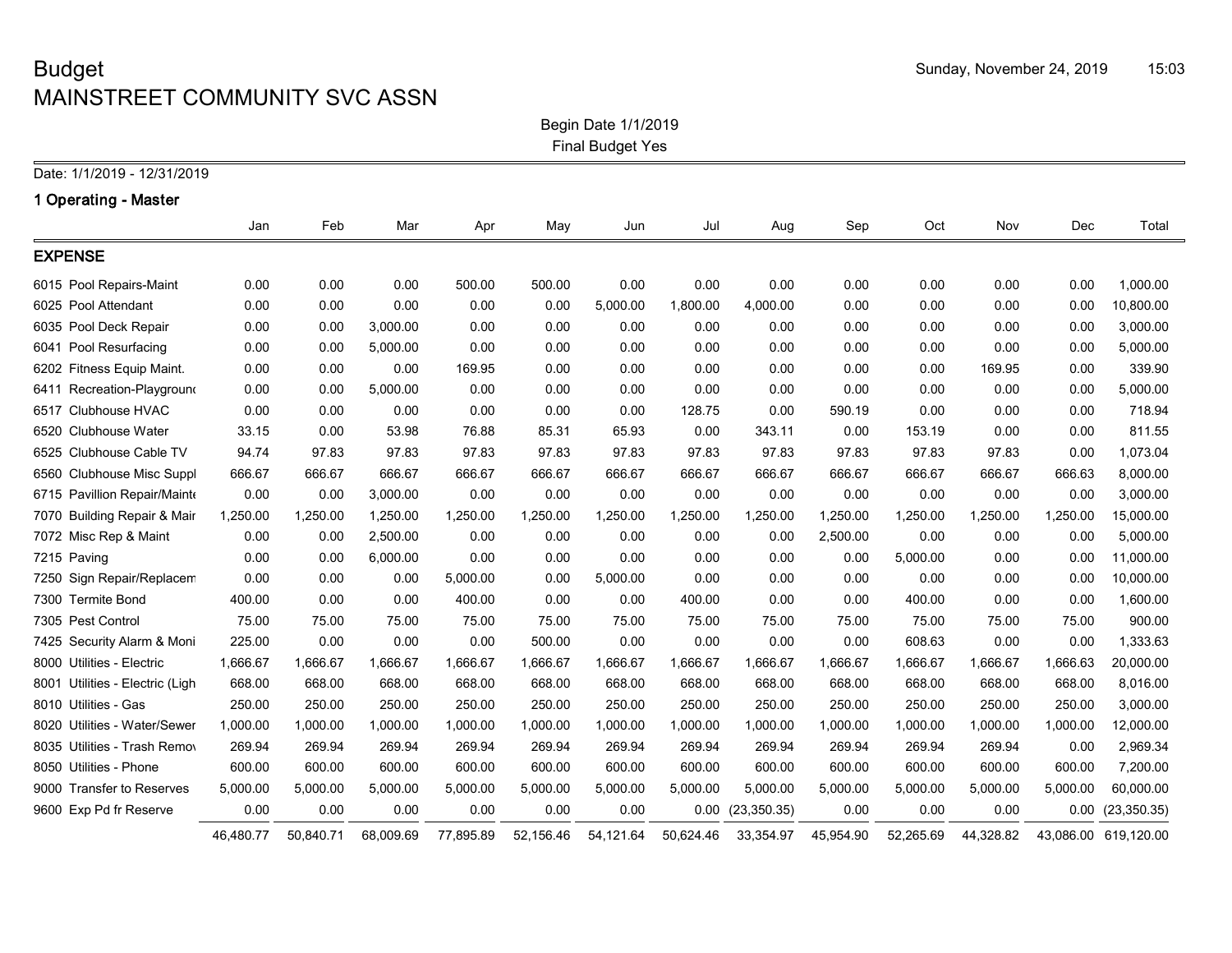#### Begin Date 1/1/2019 Final Budget Yes

# Date: 1/1/2019 - 12/31/2019 **1 Operating - Master** Jan Feb Mar Apr May Jun Jul Aug Sep Oct Nov Dec Total Net Income/(Loss) 3,679.23 (680.71) (17,849.69) (27,735.89) (1,996.46) (3,961.64) (464.46) 16,805.03 4,205.10 (2,105.69) 5,831.18 7,074.00 **(17,200.00)** Income: 601,920.00 Expense: 619,120.00

**Total: (17,200.00)**